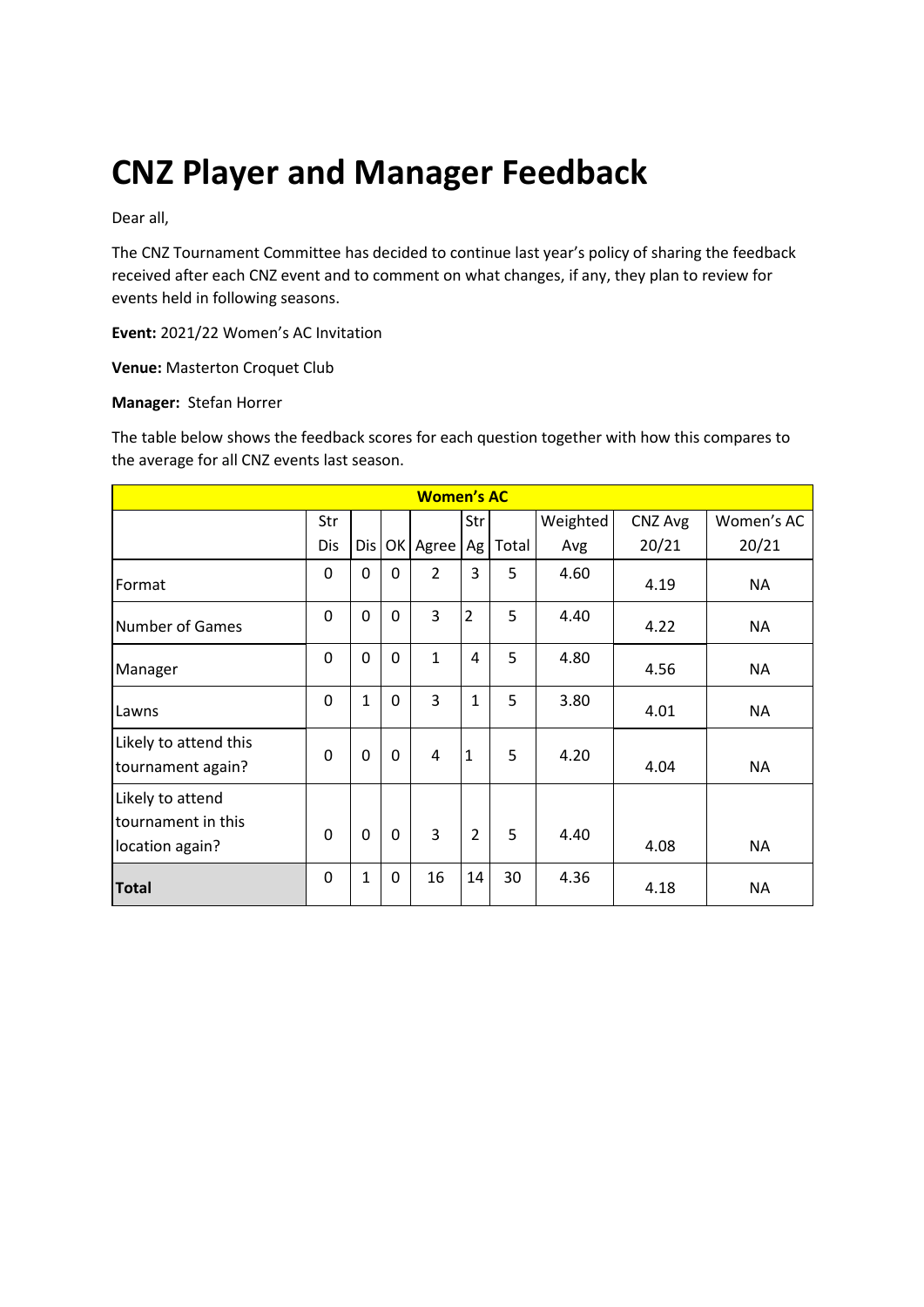# **Response to feedback**

# **Number of games per day - the following feedback was received**

- 3 games a day is ideal.
- Needs to be planned as 3 per day in the first days in case of weather problems, but is very tiring in the heat.

#### **CNZ TC Response**

At least 3 games a day is standard practice in AC tournaments

## **Lawns – the following feedback was received**

- Too dry and uneven, brown patches tricky.
- The lawns were outstanding. A treat to play with fairly quick lawns where the risk of injury is minimised.

#### **CNZ TC Response**

Thanks to Masterton. It is great to hear that the lawns for this event were quick. As this is a Tier 2 National event, there is a minimum speed that we try to achieve of 10 seconds, but the faster the better. A good test of skill.

## **Manager - the following feedback was received.**

- Players kept informed, food good, everything organised well in spite of covid restrictions. Well done Stefan.
- The manager was excellent in all respects, and should be commended on his communication, organisation and hospitality.
- Extremely well organised and excellent communication

#### **CNZ TC Response**

Great work and great feedback, Stefan!

# **Other Feedback**

- Masterton is an excellent venue, with quick lawns and firm hoops, I'm very keen to play in future tournaments with these qualities, and equally reluctant to play on slow lawns where injury is a possibility and it is just not much fun to have to belt balls around. The tournament is a good event which has the potential to promote women's croquet well - something CNZ sadly appears to generally no longer be really putting any effort/resource into.
- Good tournament, well planned and organized. Even the weather cooperated. Everyone was happy.
- There should be targetted coaching provided, with support for travel/accommodation/finding billets, to promote women's croquet in New Zealand. With